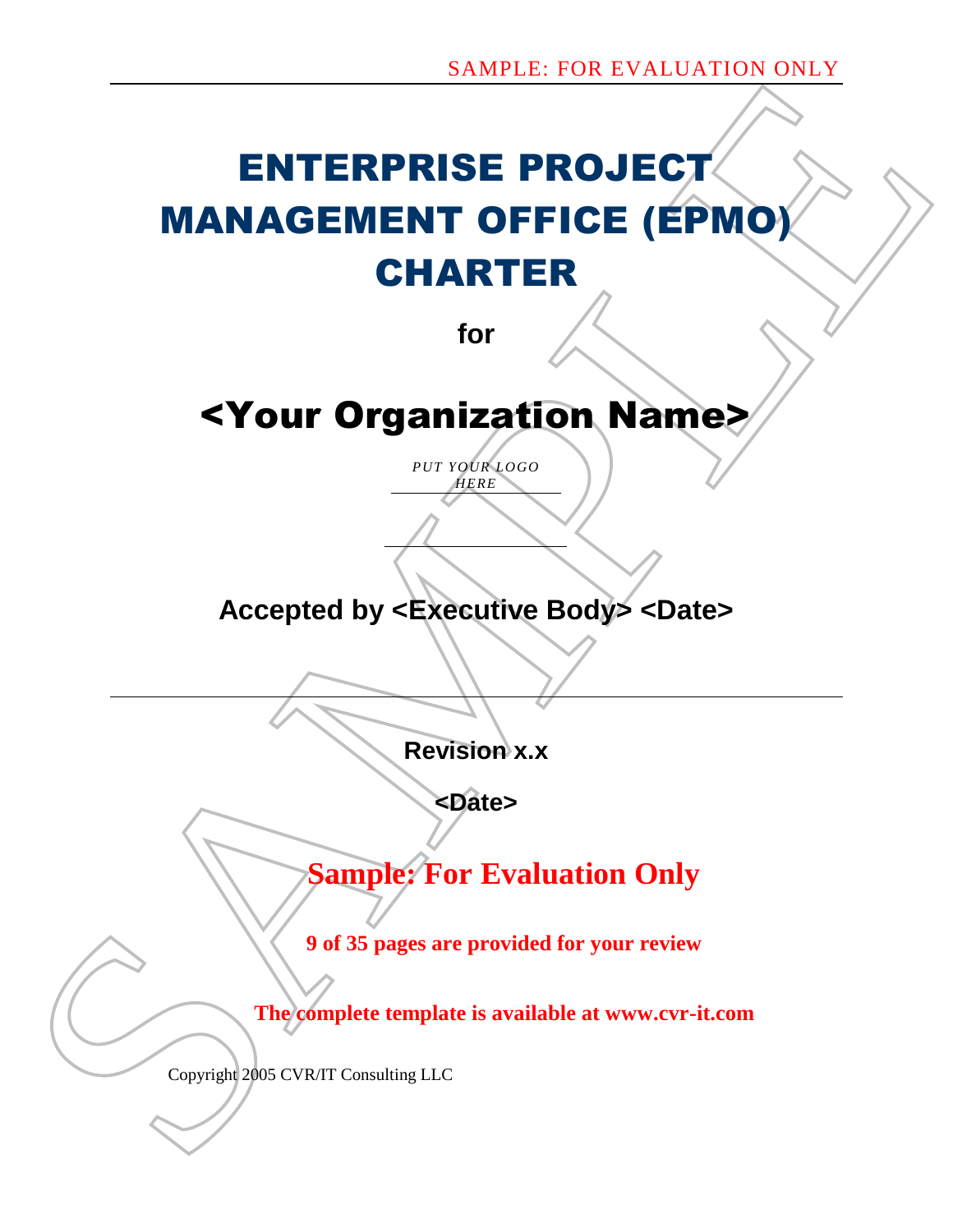## <span id="page-1-0"></span>**DOCUMENT HISTORY**

## **Document Revision/Release Status**

|                       | <b>Revision</b>              | <b>Document Revision/Release Status</b><br><b>Date</b> |               | <b>Description of Changes</b>   |        | <b>Author / Editor</b> |
|-----------------------|------------------------------|--------------------------------------------------------|---------------|---------------------------------|--------|------------------------|
| 0.01                  |                              |                                                        | Initial draft |                                 |        |                        |
|                       |                              |                                                        |               |                                 |        |                        |
|                       |                              |                                                        |               |                                 |        |                        |
|                       |                              |                                                        |               |                                 |        |                        |
|                       |                              |                                                        |               |                                 |        |                        |
|                       |                              |                                                        |               |                                 |        |                        |
|                       |                              |                                                        |               |                                 |        |                        |
|                       |                              |                                                        |               |                                 |        |                        |
|                       |                              |                                                        |               |                                 |        |                        |
| <b>Document Owner</b> | <b>Name</b>                  |                                                        | <b>Title</b>  | <b>Organization</b>             | E-mail | Tel <sup>1</sup>       |
|                       |                              |                                                        |               |                                 |        |                        |
|                       |                              |                                                        |               |                                 |        |                        |
|                       | <b>Document Distribution</b> |                                                        |               |                                 |        |                        |
| <b>Name</b>           | Type of<br>Copy              | No. of<br><b>Copies</b>                                | <b>Title</b>  | Organizatio<br>$\boldsymbol{n}$ | E-mail | Tel.                   |
| TBD                   | TBD                          | TBD                                                    | TBD           | TBD                             | TBD    | TBD                    |
|                       |                              |                                                        |               |                                 |        |                        |
|                       |                              |                                                        |               |                                 |        |                        |
|                       |                              |                                                        |               |                                 |        |                        |
|                       |                              |                                                        |               |                                 |        |                        |
|                       |                              |                                                        |               |                                 |        |                        |
|                       |                              |                                                        |               |                                 |        |                        |
|                       |                              |                                                        |               |                                 |        |                        |

### **Document Owner**

| <b>Name</b> | <b>Title</b> | <b>Organization</b> | E-mail | Tel. |
|-------------|--------------|---------------------|--------|------|
|             |              |                     |        |      |
|             |              |                     |        |      |

## **Document Distribution**

| <b>Name</b> | Type of<br>Copy | No. of<br><b>Copies</b> | <b>Title</b> | Organizatio<br>$\mathbf n$ | E-mail | Tel.       |
|-------------|-----------------|-------------------------|--------------|----------------------------|--------|------------|
| TBD         | <b>TBD</b>      | <b>TBD</b>              | TBD          | <b>TBD</b>                 | TBD    | <b>TBD</b> |
|             |                 |                         |              |                            |        |            |
|             |                 |                         |              |                            |        |            |
|             |                 |                         |              |                            |        |            |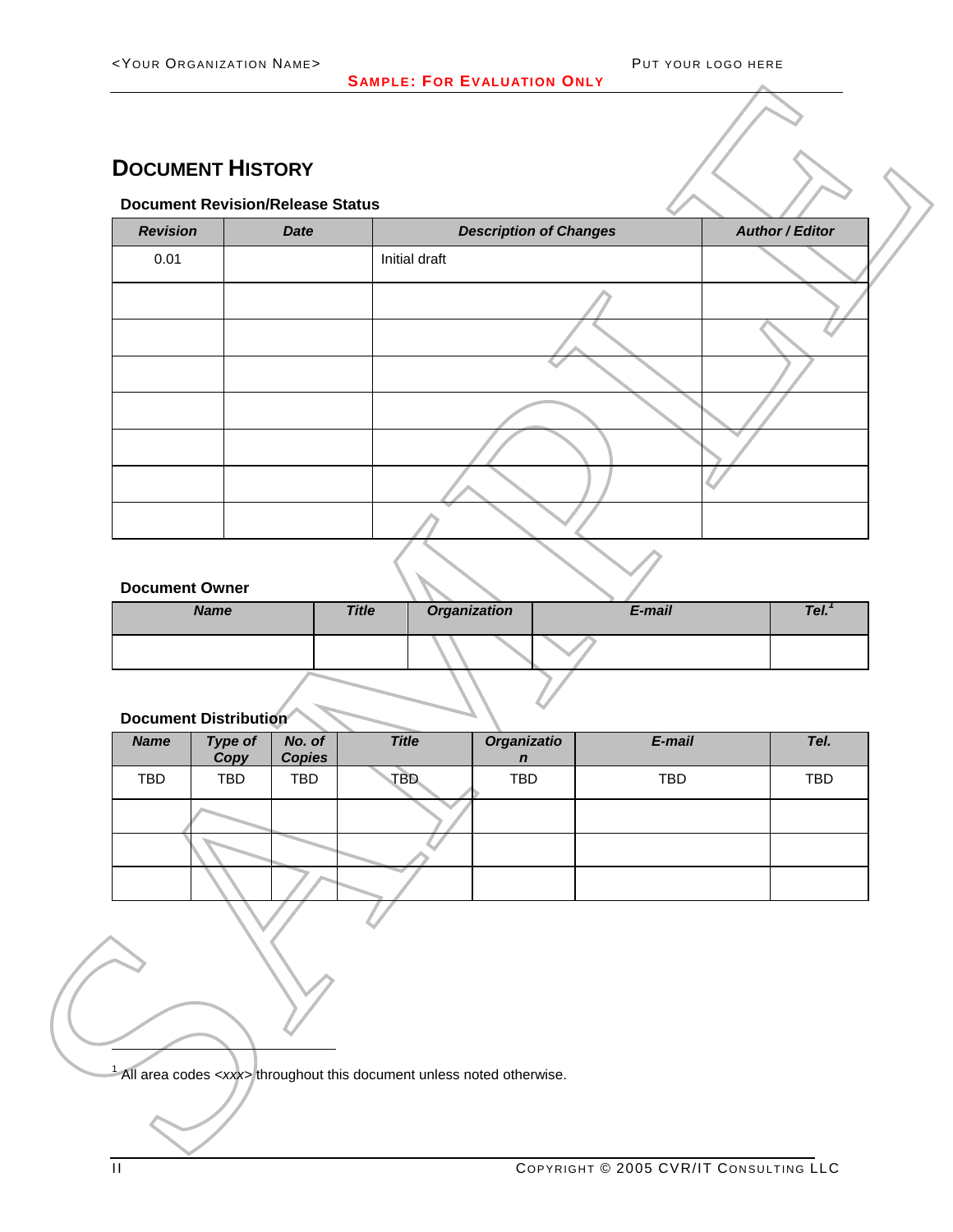| <your name="" organization=""><br/>PUT YOUR LOGO HERE<br/><b>SAMPLE: FOR EVALUATION ONLY</b></your>                                        |                   |
|--------------------------------------------------------------------------------------------------------------------------------------------|-------------------|
| <b>TABLE OF CONTENTS</b>                                                                                                                   |                   |
|                                                                                                                                            |                   |
|                                                                                                                                            |                   |
|                                                                                                                                            |                   |
|                                                                                                                                            | 4                 |
|                                                                                                                                            |                   |
|                                                                                                                                            |                   |
| EPMO MISSION ________________                                                                                                              | 5                 |
|                                                                                                                                            | 5                 |
| <b>CRITICAL SUCCESS FACTORS</b>                                                                                                            | 9                 |
| EPMO METRICS _________________                                                                                                             | 9                 |
| <b>EPMO STAFFING</b>                                                                                                                       | 10                |
|                                                                                                                                            | 11                |
| EPMO ORGANIZATIONAL STRUCTURE                                                                                                              |                   |
| $\overline{\phantom{a}}$<br>EPMO STAKEHOLDERS                                                                                              |                   |
| EPMO as a Learning Organization 13                                                                                                         |                   |
|                                                                                                                                            |                   |
| EPMO INTERACTION WITH EXISTING <organization> ORGANIZATION ____________ 14</organization>                                                  |                   |
| <b>APPENDICES</b><br><u> 2000 - Andrea Andrewski, politik američki profesor († 20. december - 20. december - 20. december - 20. decemb</u> | 16                |
|                                                                                                                                            |                   |
|                                                                                                                                            |                   |
| $\frac{1}{200}$                                                                                                                            | $-\overline{\pi}$ |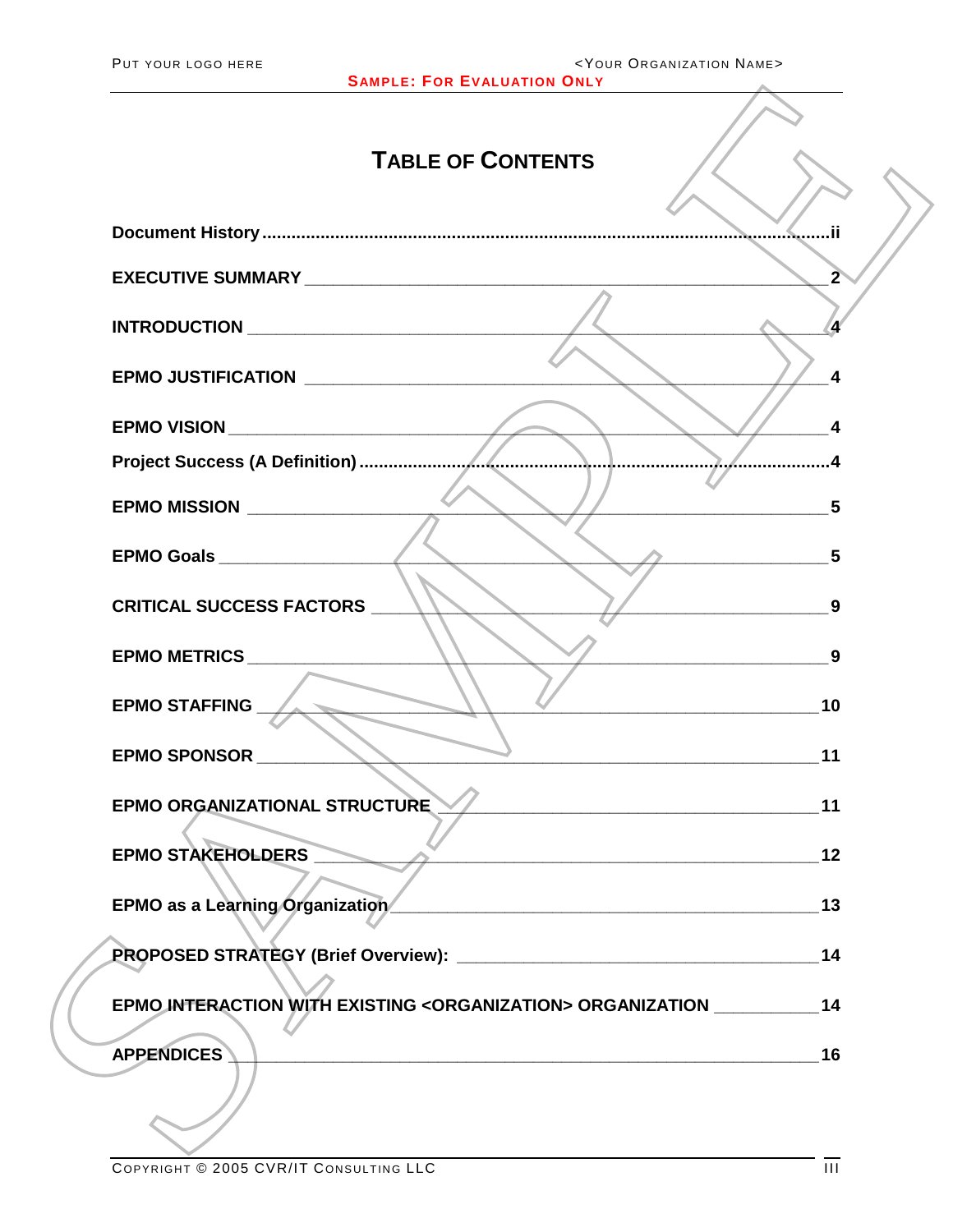| <b>SAMPLE: FOR EVALUATION ONLY</b>                                           |
|------------------------------------------------------------------------------|
| .18                                                                          |
| .22                                                                          |
| Appendix C : Expected Benefits from the EPMO for Specific Customers          |
|                                                                              |
| .26                                                                          |
| Appendix F: Steps the < Organization > Can Take to Enhance IT Project<br>.27 |
|                                                                              |
|                                                                              |
|                                                                              |
|                                                                              |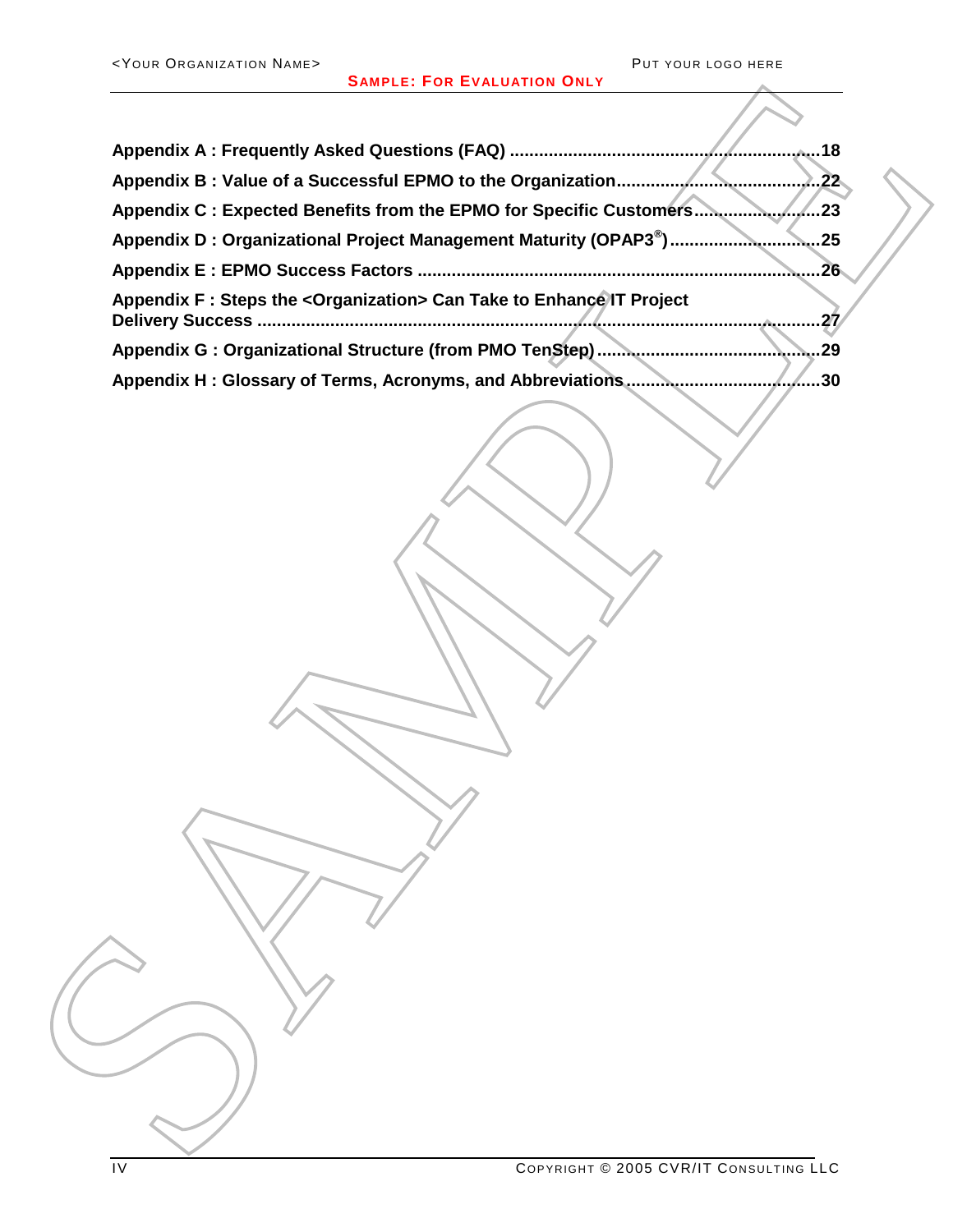The Chanter of the same regulation that is consider an European Change in the content of the change of the change of the change of the change of the change of the change of the change of the change of the change of the ch [*This Charter is for an organization that is creating an Enterprise Project Management Office (a.k.a. Project Management Center of Excellence or PMCoE) with special focus on Information Technology. It is made generic so that you can easily make use of those portions of the text that apply to your PMO. See the companion document to this one,* 

*"EPMO\_Charter\_Template\_Instructions" for details on how to develop a complete PMO Charter.*

*Do the following:*

- *Search and Replace "<Organization>" with the name of your organization*
- *Search and Replace "*<Executive Body>" *with the name of the group who authorized (or will authorize) creation of the EPMO*
- *Search and Replace "*<Name of EPMO Sponsor>" *with the name of the office that will sponsor the EPMO*
- *Search and Replace "*<Name of EPMO Supervisor>" *with the office of the person who will supervise the EPMO*
- *Watch for other items in <angle brackets> where you will need to substitute text appropriate to your organization*
- *As you complete each section, delete the instructional text (in italics and surrounded by [brackets] including this text)*

*]*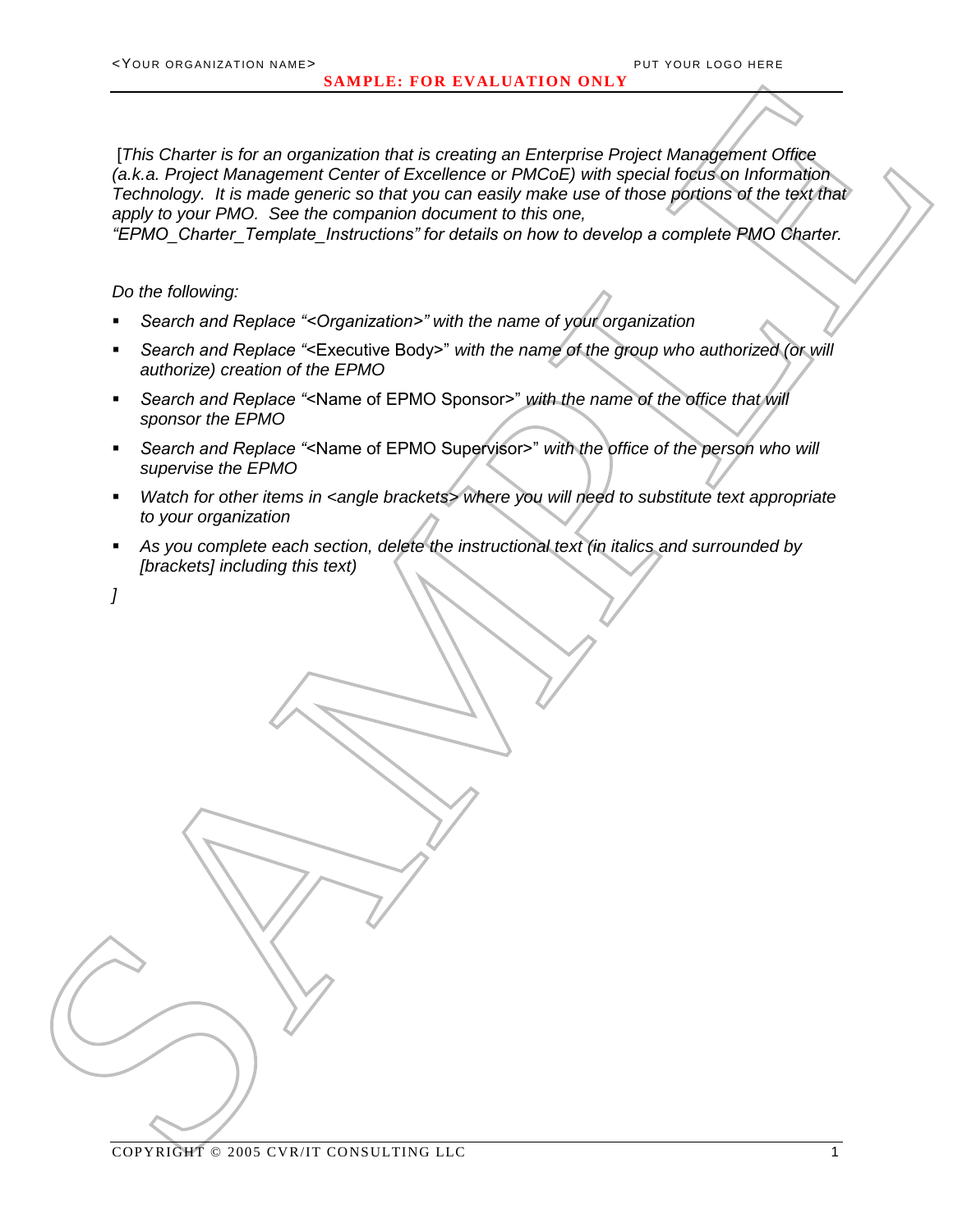## <span id="page-5-0"></span>**EXECUTIVE SUMMARY**

The <Organization><sup>2</sup> Enterprise Project Management Office (EPMO) is a service organization created for the specific purpose of supporting <Organization>'s Information Technology (IT) Program.

The mission of the EPMO is two-fold:

- *Guide key IT projects to a successful conclusion*
- *Create a foundation for consistent IT project delivery success throughout the organization. Do this through development of a strong and pervasive Project Management (PM) discipline within the organization's project teams.*

In support of that mission, the EPMO has four primary objectives:



Through sponsorship by the <Name of EPMO Sponsor> and supervision by the <Name of EPMO Supervisor>, the EPMO gains:

- *Authority* it needs to promote <Organization>-wide organizational change effectively
- *Independence* that can sustain objectivity

Hereinafter referred to as <Put short Name (e.g. acronym) Here>

l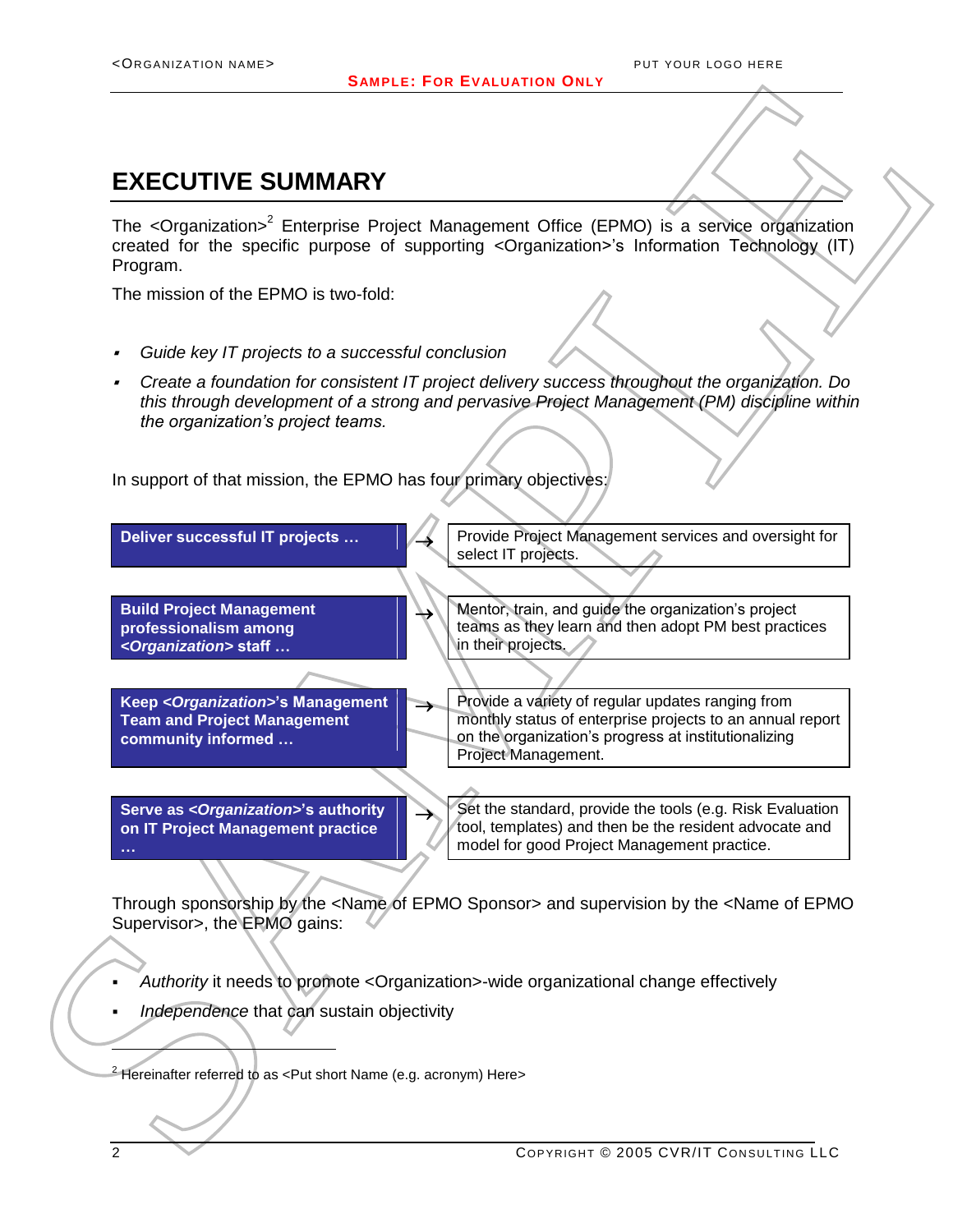**SAMPLE: FOR EVALUATION ONLY**

- *Oversight* that can keep its work aligned with the organization's business strategy
- *Legitimacy* as it fosters an effective, enterprise approach.

The EPMO has three sources of staff:

- Direct appointment of existing or new <Organization> staff into the EPMO
- Temporary assignments from other departments (report to EPMO via dotted line)
- Contracted staff (as needed to provide expertise or staffing not available within <Organization>).

The EPMO operates under this guiding principle:

# SAMPLE FOR EVALUATION CONTROL SURFACE STATE CONTROL CONTROL CONTROL CONTROL CONTROL CONTROL CONTROL CONTROL CONTROL CONTROL CONTROL CONTROL CONTROL CONTROL CONTROL CONTROL CONTROL CONTROL CONTROL CONTROL CONTROL CONTROL CO **The success of the EPMO is derived exclusively from the success of its customers**.

**Note:** *See* Frequently Asked Questions *in* **Appendix A** and Glossary in **Appendix H** *for definition of terms and concepts used in this document.*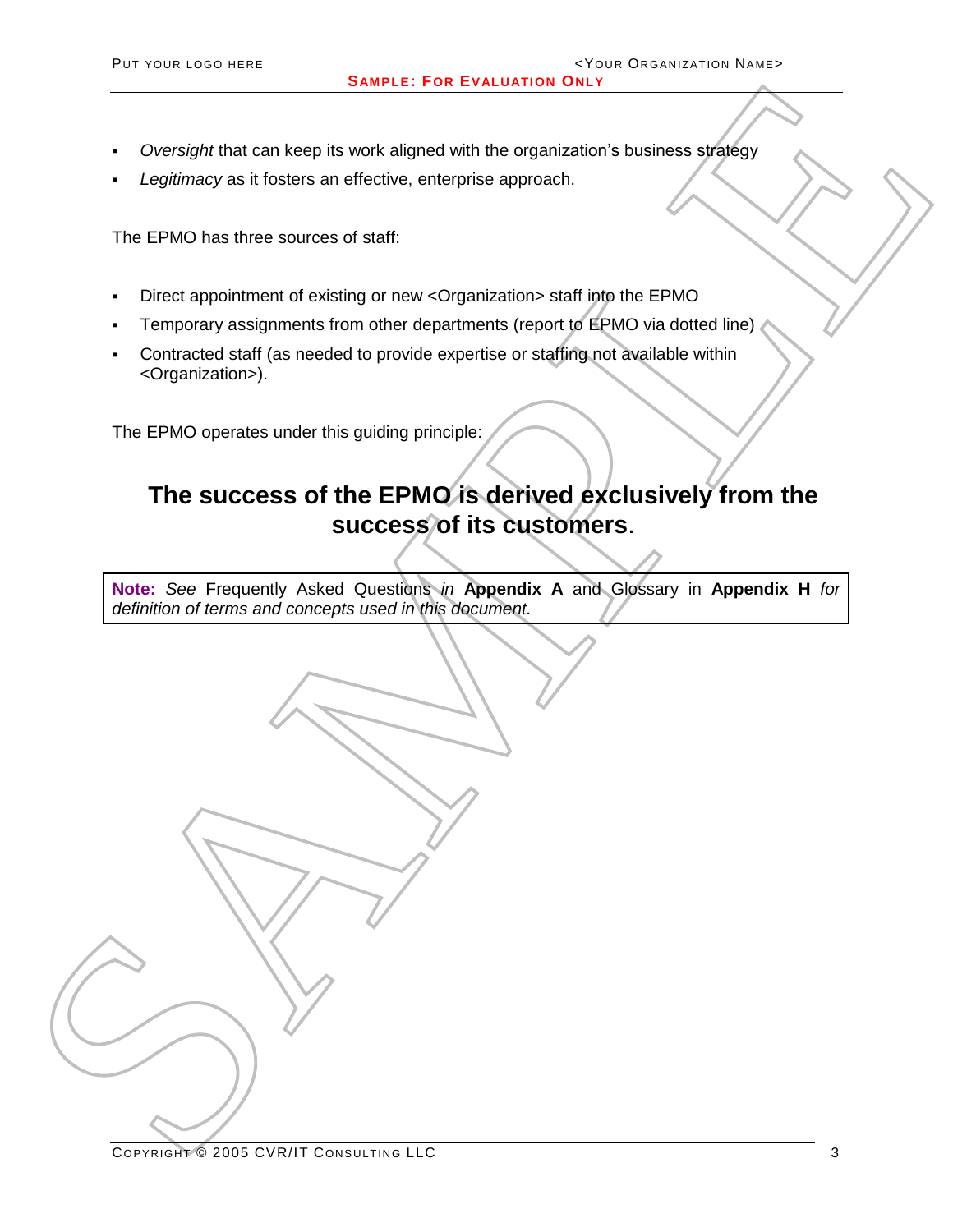## <span id="page-7-0"></span>**INTRODUCTION**

<Organization>, through its <Executive Body>, has authorized the creation of an Enterprise Project Management Office. The purpose of this charter is to establish agreement on key aspects of the EPMO in advance of its implementation.

This charter is, in effect, the organizational mandate for the EPMO to exist. This document defines the purpose, vision, mission and functions of the EPMO. It states who the EPMO's sponsors and primary stakeholders are, the services that it offers and the staffing and support structures required to deliver those services.

This charter is not the project plan for implementing the EPMO, but instead a statement of what the EPMO will do once it is fully implemented.

## <span id="page-7-1"></span>**EPMO JUSTIFICATION**

SAMPLE For EVALUATION<br>
SAMPLE FOR EVALUATION<br>
CORPORATION<br>
CONSISTIONS, The particular control of the state of the state of the state of the state of the state of the state of the state of the state of the state of the st Establishment of the EPMO arose out of the perception that the organization's enterprise technology projects were not adequately meeting the needs of those for whom they were undertaken. The observable problems with these projects include missed delivery dates, cost overruns, incomplete deliveries and dissatisfied customers. <Organization>'s Management Team is aware of a wide variety of possible causes for these difficulties.

<Organization>'s purpose in establishing the EPMO is to provide a means for eliminating those problems that have arisen due to inadequate or poorly applied Project Management practice. Note, however, that establishment of an EPMO also carries the possibility of additional benefits as listed in *Appendices B* and *C.* 

<span id="page-7-2"></span>**EPMO VISION**

## **Successful IT Projects. Every Time.**

Project teams and Project Managers are encouraged to be creative, adopt new approaches, expand their skill set and take appropriate levels of risk in their pursuit of this Vision. (See section below on "EPMO as a Learning Organization".)

## <span id="page-7-3"></span>**PROJECT SUCCESS (ADEFINITION)**

Based on input from <Organization>'s executive management, the EPMO considers a project to be a complete success when the following are true:

Pre-defined Project Delivery Goals were achieved or exceeded